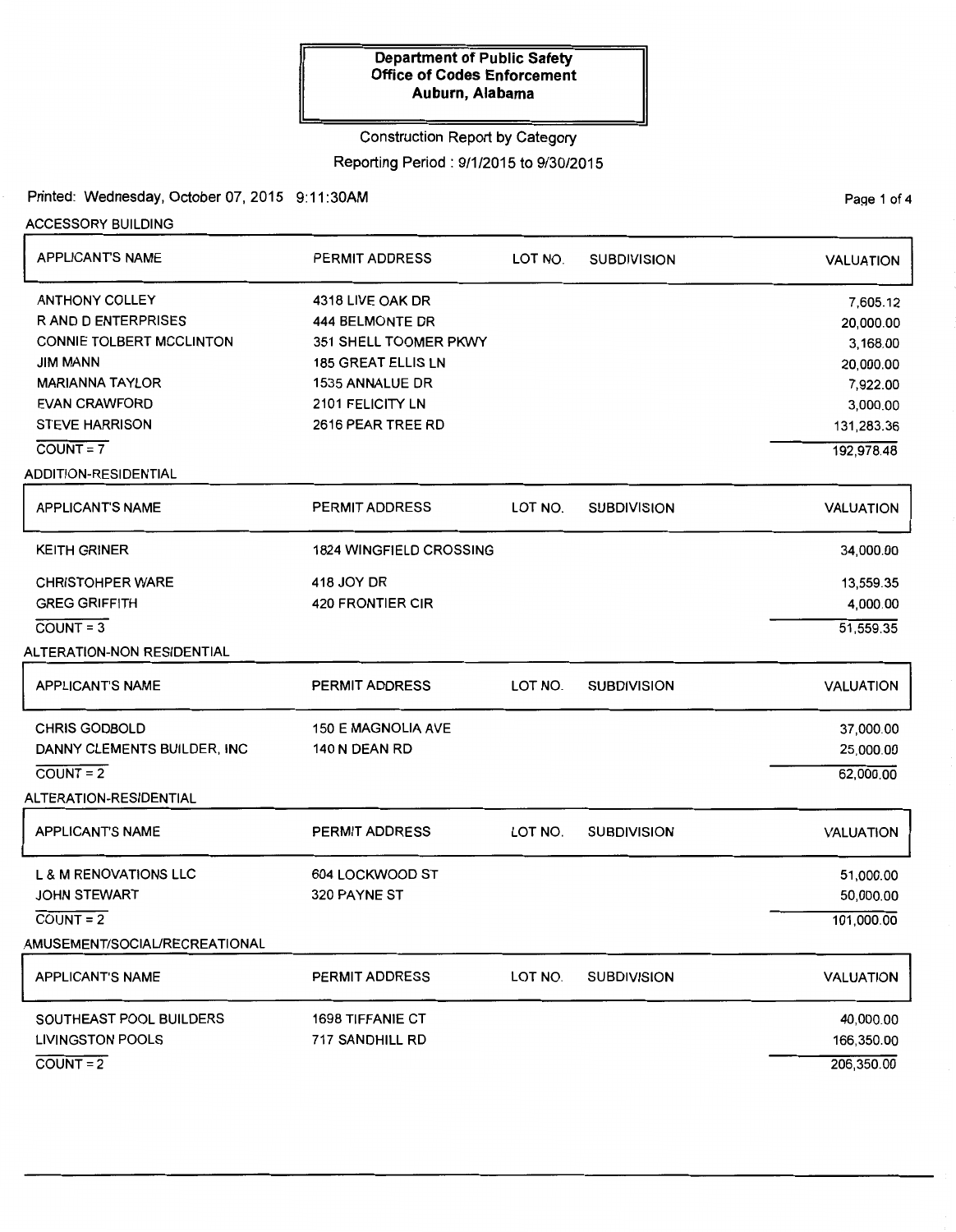## Construction Report by Category

### Reporting Period : 9/1/2015 to 9/30/2015

Printed: Wednesday, October 07, 2015 9:11:30AM

FIVE OR MORE FAMILY BUILDING

| <b>APPLICANT'S NAME</b>                                                   | <b>PERMIT ADDRESS</b>                      | LOT NO. | <b>SUBDIVISION</b> | <b>VALUATION</b>             |
|---------------------------------------------------------------------------|--------------------------------------------|---------|--------------------|------------------------------|
| DONALD H ALLEN DEVELOPMENT INC<br><b>CARTER &amp; CARTER CONSTRUCTION</b> | 402 W MAGNOLIA AVE<br>1010 SHELTON MILL RD |         |                    | 4,800,000.00<br>5,447,483.00 |
| $COUNT = 2$                                                               |                                            |         |                    | 10,247,483.00                |
| ROOFING-RESIDENTIAL                                                       |                                            |         |                    |                              |
| <b>APPLICANT'S NAME</b>                                                   | <b>PERMIT ADDRESS</b>                      | LOT NO. | <b>SUBDIVISION</b> | VALUATION                    |
| <b>SUPERIOR ROOFING</b>                                                   | 696 HIGHLAND RD                            |         |                    | 13,295.00                    |
| <b>TUCKER BROWN</b>                                                       | 361 GENELDA AVE                            |         |                    | 2,400.00                     |
| <b>BROACH AND SON</b>                                                     | 100 BENWOOD CIR                            |         |                    | 3,800.00                     |
| <b>HOLLAND HOMES INC.</b>                                                 | 230 S CARY DR                              |         |                    | 9,856.80                     |
| <b>SUPERIOR ROOFING</b>                                                   | 1120 PINEBROOK CIR                         |         |                    | 12,685.00                    |
| SUPERIOR ROOFING                                                          | 465 PINEDALE DR                            |         |                    | 5,290.00                     |
| $COUNT = 6$                                                               |                                            |         |                    | 47,326.80                    |

PaQe 2 of 4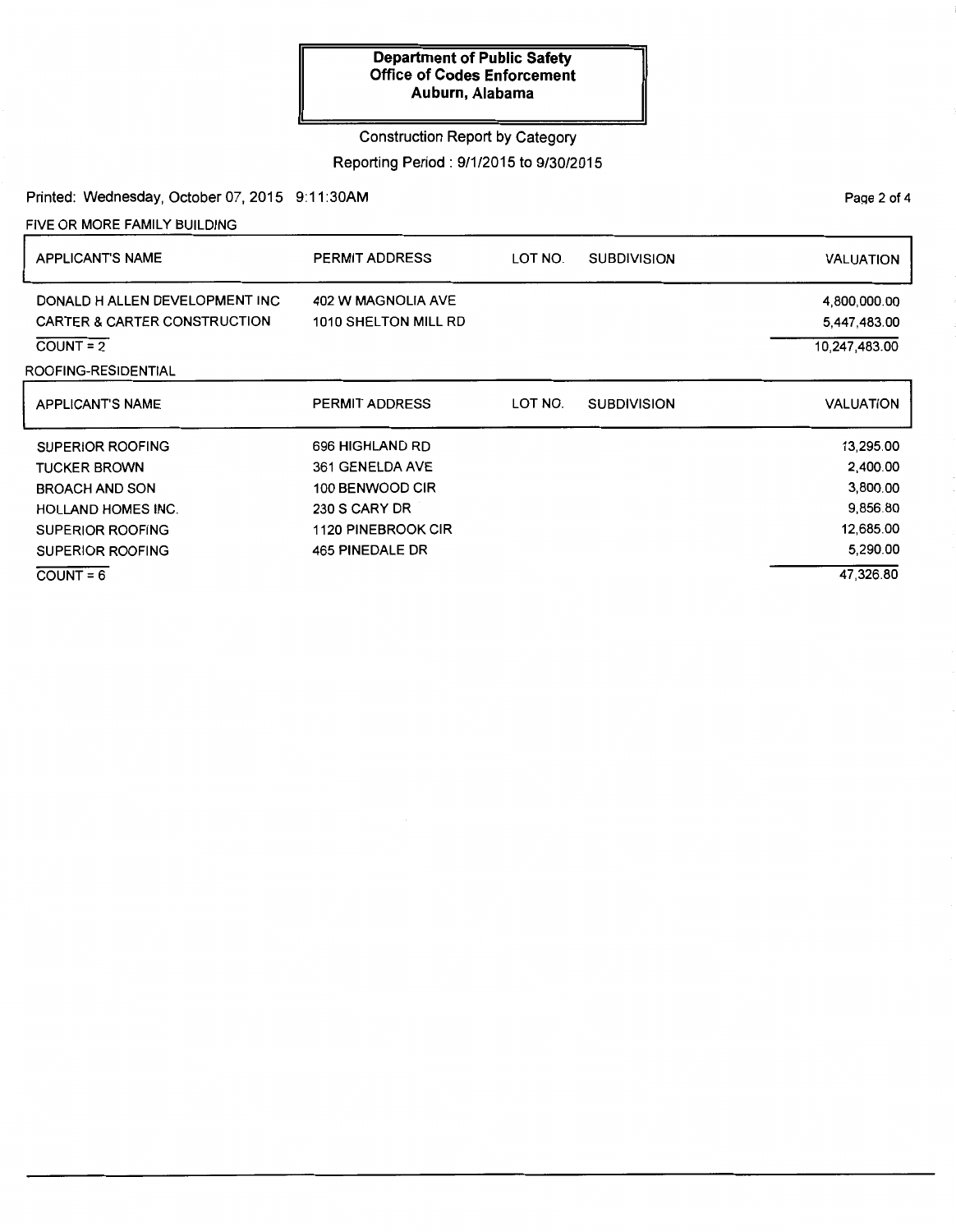## Construction Report by Category Reporting Period : 9/1/2015 to 9/30/2015

## Printed: Wednesday, October 07, 2015 9:11:30AM Page 3 of 4

### SINGLE FAMILY HOUSE-DETACHED

| <b>APPLICANT'S NAME</b>            | <b>PERMIT ADDRESS</b>               | LOT NO.                      | <b>SUBDIVISION</b>              |                  |
|------------------------------------|-------------------------------------|------------------------------|---------------------------------|------------------|
| ADAMSON CONSTRUCTION CORP LLC      | <b>4174 CREEKWATER XING</b>         | 18                           | <b>PARKERSON MILL</b>           | 312,543.64       |
| HOMESTEAD RESIDENTIAL              | 1020 STARR CT                       | 13                           | <b>ROSEMARY GATE</b>            | 270,151.50       |
| <b>GEORDAN COMMUNITIES</b>         | <b>164 GIGLIO GRAZIA WAY</b>        | 17                           | <b>TIVOLI</b>                   | 317,563.80       |
| <b>SCOTT HISE</b>                  | 1972 SEQUOIA DR                     | 216                          | <b>PRESERVE</b>                 | 416, 192. 73     |
| DACK HOMES WEST LLC                | 2111 RED TAIL LN                    | 177                          | <b>AUTUMN RIDGE</b>             | 293,811.04       |
| <b>LANDMARK BUILDERS LLC</b>       | 455 NOTTINGHAM DR                   | 47                           | <b>WHIPPORWILL</b>              | 900,000.00       |
| TIM YATES CONSTRUCTION             | 1754 COVINGTON RDG                  | 535                          | <b>MOORES MILL 4TH ADDITION</b> | 369,295.00       |
| KOREY WEBB CONSTRUCTION            | 1521 MARLEY LN                      | 118                          | <b>EAST LAKE SUBDIVISION</b>    | 520,000.00       |
| <b>LANDMARK PROPERTIES</b>         | 1447 FALLS CREST DR                 | 110                          | YARBROUGH FARMS                 | 336,028.60       |
| STONE MARTIN BUILDERS              | 822 WINSTON CT                      | 56                           | <b>LUNDY WEST</b>               | 203,506.71       |
| TRIPLE B CONSTRUCTION              | 1015 GARRISON LN                    | 59                           | <b>GROVE HILL</b>               | 227,621.03       |
| <b>EASTBROOK HOMES</b>             | <b>749 SHELTON COVE LN</b>          | 57                           | <b>SHELTON COVE</b>             | 241,202.70       |
| DILWORTH DEVELOPMENT               | <b>1393 EDEN GATE CROSSING</b>      | 86A                          | <b>ROSEMARY GATE</b>            | 201,000.00       |
| DILWORTH DEVELOPMENT               | 983 ANDREWS AVE                     | 216                          | YARBROUGH FARMS - THE PARC      | 307,000.00       |
| LAGASSE CONSTRUCTION               | 2563 WESTBURY CT                    | 12                           | <b>WHITE OAKS</b>               | 318,963.05       |
| THE WORTHY GROUP, INC.             | 2284 OXFORD CT                      | 341                          | <b>ASHETON LAKES</b>            | 335,778.71       |
| <b>STONE MARTIN BUILDERS</b>       | 2658 BANBURY CT                     | 39                           | <b>COTSWOLDS</b>                | 422,374.48       |
| <b>STONE MARTIN BUILDERS</b>       | 1405 TURN LAKE DR                   | 26                           | YARBROUGH FARMS                 | 374,768.55       |
| <b>GRAYHAWK HOMES INC</b>          | 1616 N CAMDEN DR                    | 40<br><b>DONAHUE RIDGE</b>   |                                 | 331,760.97       |
| <b>GRAYHAWK HOMES INC</b>          | 1621 N CAMDEN DR                    | 52<br><b>DONAHUE RIDGE</b>   |                                 | 287,978.90       |
| <b>BUILDERS PROFESSIONAL GROUP</b> | <b>1403 LAKESHORE LN</b>            | 1                            | THE WOODS AT PRATHERS LAKE      | 356,924.24       |
| <b>EASTBROOK HOMES</b>             | 737 SHELTON COVE LN                 | 56                           | SHELTON COVE                    | 265, 189. 21     |
| HAYLEY-FREEMAN CONST CO            | 2634 TUSCANY HILLS DR               | 145                          | <b>TUSCANY HILLS</b>            | 160,805.80       |
| DILWORTH DEVELOPMENT               | 1716 YARBROUGH FARMS<br><b>BLVD</b> | 43A                          | YARBROUGH FARMS PAHSE 3         | 313,117.00       |
| DILWORTH DEVELOPMENT               | 1655 ALEX AVE                       | 15                           | <b>EAST LAKE SUBDIVISION</b>    | 399,775.00       |
| HOLLAND HOMES INC.                 | 1454 REYNOLDS DR                    | 17                           | <b>STONE CREEK</b>              | 232,949.65       |
| DILWORTH DEVELOPMENT               | 2610 DANBURY DIVE                   | 57<br><b>WHITE OAKS</b>      |                                 | 823,484.00       |
| <b>STONE MARTIN BUILDERS</b>       | 2440 WATERSTONE CIR                 | <b>LUNDY CHASE</b><br>110    |                                 | 203,506.71       |
| <b>MICHAEL SCHUMACHER</b>          | <b>1418 MCCURRY LN</b>              | 11                           | <b>MCCURRY HILLS</b>            | 595,000.00       |
| <b>STONE MARTIN BUILDERS</b>       | 2477 CHURCHILL CIR                  | 49                           | <b>LUNDY WEST</b>               | 196,772.56       |
| STONE MARTIN BUILDERS              | 818 BRISTOL CT                      | <b>LUNDY WEST</b><br>66      |                                 | 202,000.03       |
| <b>GEORDAN COMMUNITIES</b>         | 311 FLAGSTONE PL                    | 78<br><b>STONEWOOD FARMS</b> |                                 | 126,316.05       |
| $COVNT = 32$                       |                                     |                              |                                 | 10,863,381.66    |
| STORE/CUSTOMER SERVICE             |                                     |                              |                                 |                  |
| <b>APPLICANT'S NAME</b>            | PERMIT ADDRESS                      | LOT NO.                      | <b>SUBDIVISION</b>              | <b>VALUATION</b> |
| <b>GANAWAY CONTRACTING</b>         | 1611 OPELIKA RD                     |                              |                                 | 700,000.00       |

| <b>GANAWAY CONTRACTING</b> | 1611 OPELIKA RD | 700,000.00   |
|----------------------------|-----------------|--------------|
| <b>DAVID WALKER</b>        | 1823 OPELIKA RD | 194,450.00   |
| <b>DAVID WALKER</b>        | 1825 OPELIKA RD | 243.062.50   |
| $COUNT = 3$                |                 | 1,137,512.50 |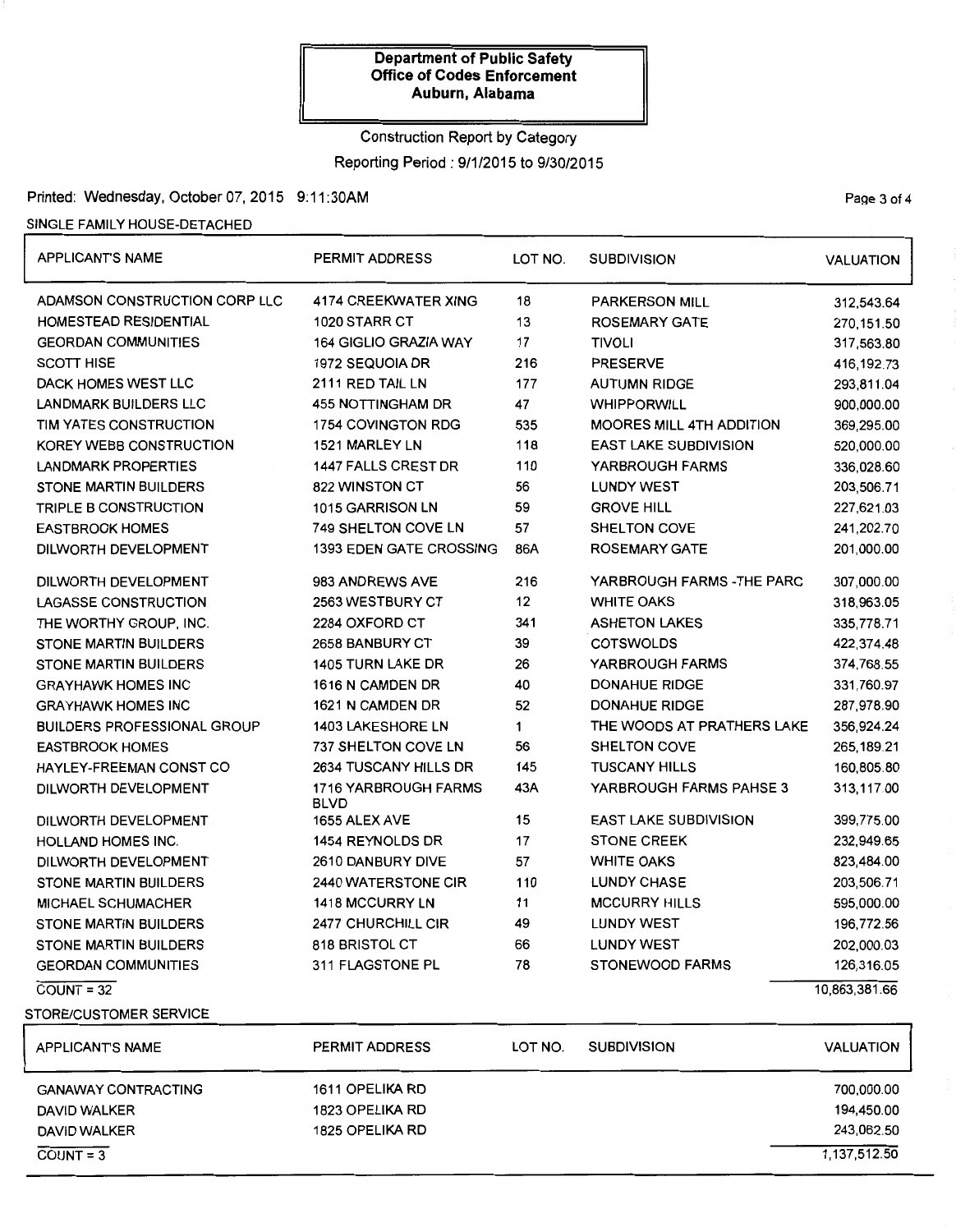# Construction Report by Category Reporting Period : 9/1/2015 to 9/30/2015

Printed: Wednesday, October 07, 2015 9:11 :30AM

TOTAL COUNT= 59

TOTAL VALUATION= 22,909,591.79

PaQe 4 of 4

alm Mule